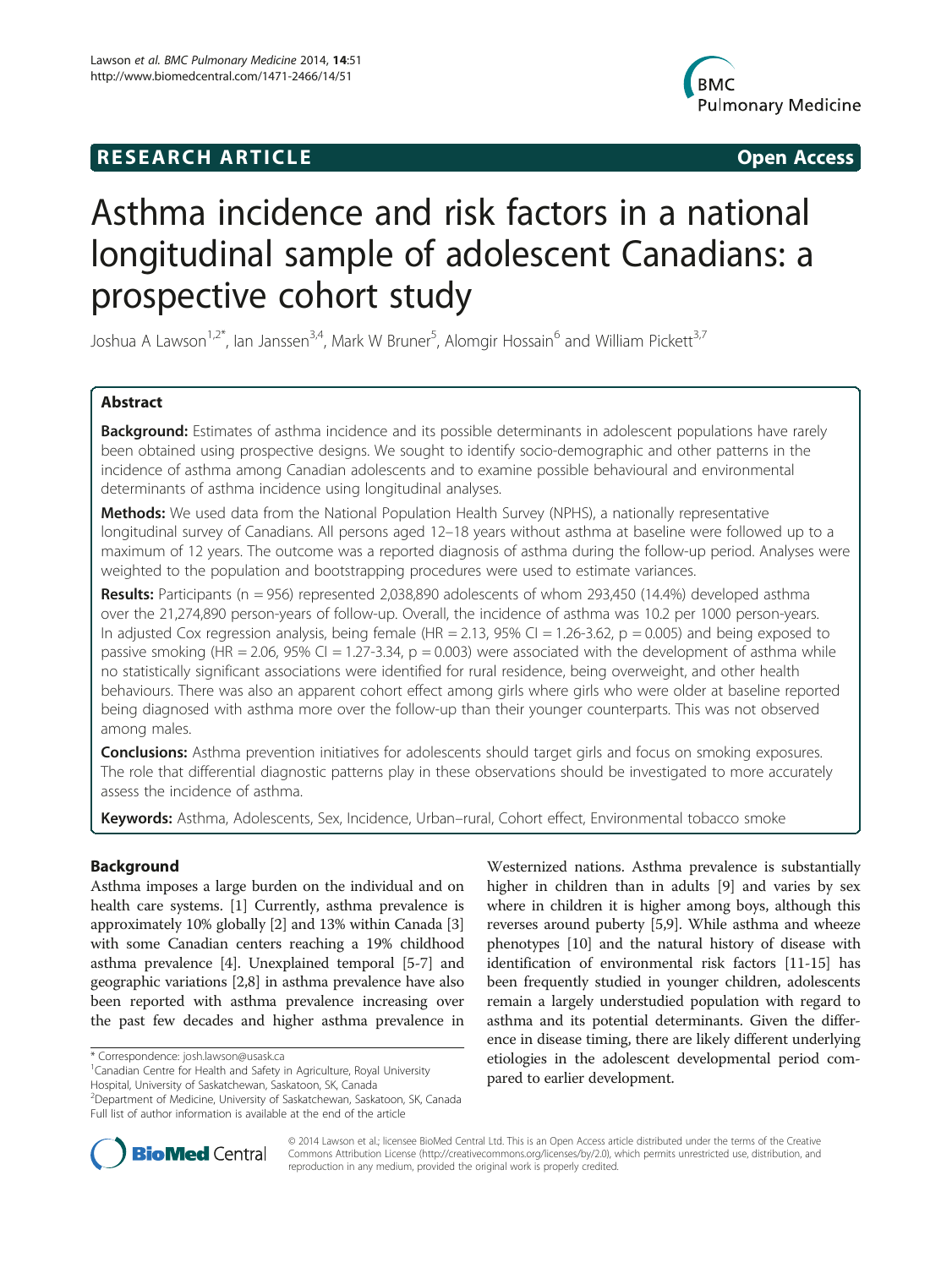In order to better understand the patterns of asthma frequency and etiology of the disease, longitudinal studies with a focus on asthma incidence as opposed to prevalence are preferred. There is a dearth of prospective studies investigating asthma, especially in adolescents. There has been variable reports of asthma incidence among adolescents ranging from 5.2 per 1000 person-years [\[16](#page-8-0)] to 24.6 per 1000 person-years [\[17\]](#page-8-0). Several potential explanations are of interest including differences in diagnostic practices, engagement in health risk behaviours, and aspects of the environment. More specifically, better understanding the sex differences in asthma during adolescence in light of the apparent "gender switch" that occurs at this time through the use of longitudinal designs and investigation of environmental effects on the development of asthma would help explain recent trends and lead to programs that may prevent asthma development.

As outlined, there are gaps in the literature regarding the etiology of asthma in adolescent populations resulting from a lack of longitudinal research. To help address these gaps, our objectives were to: (1) describe the incidence of asthma within a national sample of Canadian adolescents and (2) identify determinants of asthma incidence among Canadian adolescents with a focus on sex, location of residence, health behaviours, and overweight.

# Methods

# Data source, study design and study population

Data for this study were obtained from the National Population Health Survey (NPHS), [[18](#page-8-0)] a longitudinal health research survey conducted nationally by Statistics Canada. Sampling is designed to be representative of households across the country. Exclusions were people living on Crown lands, residents of Indian reserves, residents of health institutions, full time members of the Canadian Forces Bases, and some remote areas in Ontario and Quebec. Subjects were selected through a stratified, two-stage sampling design (clusters, then dwellings). At the baseline survey in 1994/1995 (Cycle 1), an interviewer administered the questionnaire to one household member, 12 years or older who was chosen to be the longitudinal respondent. This person was selected at random from those persons 12 years and older living in the household. The respondent provided all personal information at each cycle although proxy reporting was allowed for reasons of illness or incapacity. This household member was re-contacted every two years up to 12 years of follow-up (Cycle 7).

At baseline, 17,276 individuals were included as part of the longitudinal panel (participation rate  $= 83.6\%)$ [[18\]](#page-8-0). The follow-up rate was 92.8% at two years of follow-up and 77.0% at 12 years of follow-up [\[18](#page-8-0)]. For the current analysis, participants were 12–18 years of age at baseline. Only those participants without a

previous diagnosis of asthma and who had complete information on the variables of interest were included. Ethical approval for data collection was completed by Statistics Canada (Government of Canada). When Statistics Canada sets up a survey, the impact of the survey on responders is taken into account. Researchers working on the project sign an oath of office by which they swear they will faithfully and honestly fulfil their duties as an employee of Statistics Canada in conformity with the requirements of the Statistics act to preserve data confidentiality. Our access to this data was only through approved Research Data Centers following a rigorous screening process and approval of the proposed research in order to use this deidentified data.

#### Operational definitions Asthma

The presence of asthma was based on "Has [NAME] ever had asthma that has been diagnosed by a health professional?" If there was a positive response to this question at baseline the person was excluded. All subsequent positive responses to this question during followup indicated an incident asthma case. As there is no gold standard in the diagnosis of asthma, questionnaire report of a doctor's diagnosis of asthma is very frequently used in epidemiological studies. This method has reasonable levels of agreement with other methods of assessment and has been considered the method of choice for large epidemiologic studies [\[19](#page-8-0)].

# Socio-demographic variables

Age, sex, and income status were considered. Age was classified into three groups based on baseline age (12–13 years, 14–15 years, and 16–18 years). Participants were also classified by cohort, determined by year of birth (1981–1982; 1979–1980; or 1976–1978). Income at baseline was assessed based on a variable derived by Statistics Canada using the total income before taxes and deductions of all household members from all sources in the past 12 months as well as the number of persons living in the household. It was categorized as high, middle, and low.

# Location of residence

Geographic status of residence at baseline was classified as urban vs. rural. Areas with a population of less than 1000 people or with a population density of  $\langle 400 \rangle$  people/km<sup>2</sup> were considered rural. This is a commonly used indicator for rural based on Canadian Census Rural Areas which accounts for population size and density [\[20](#page-8-0)]. It has been used in previous asthma studies [[21](#page-8-0)].

# **Overweight**

Height and weight were self-reported at baseline. From this, baseline BMI was calculated  $(kg/m<sup>2</sup>)$  and classified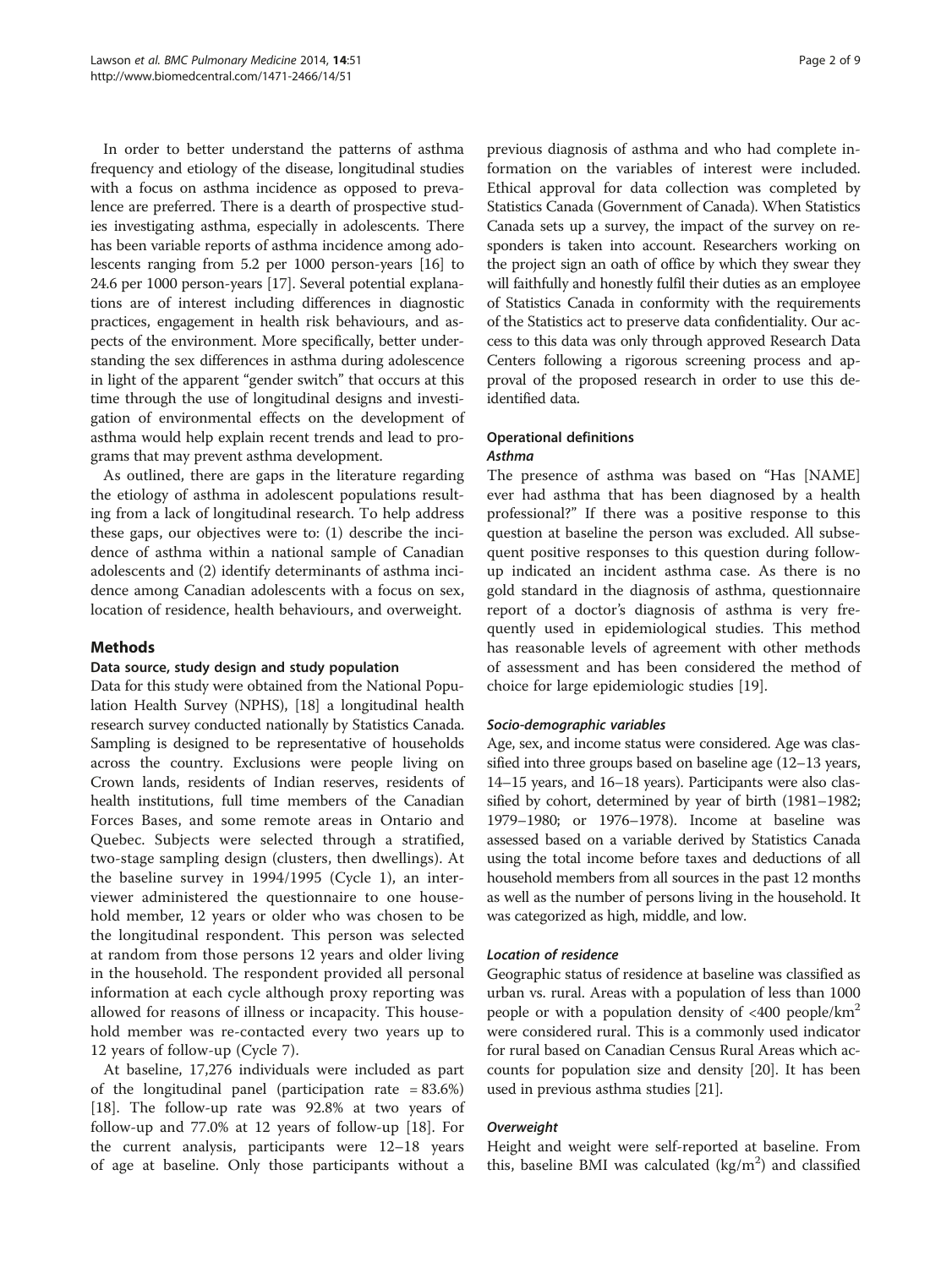into normal or overweight (including obese) using criteria recommended by the International Obesity Task Force [\[22](#page-8-0)] which classify overweight in adolescents using age-sex-specific BMI cut-points that correspond to a BMI of 25 at entry into adulthood.

#### Smoking exposures

Exposure to passive smoking was assessed based on the question "Does anyone in this household smoke regularly inside the house?" A positive response indicated exposure to passive smoking. Personal smoking status was based on the questions "At the present time, do you smoke cigarettes daily, occasionally, or not at all?" In addition to this, a question was asked regarding past smoking. Personal smoking was then classified as never/ former and occasionally/daily in order to describe current smoking status (i.e. non-smoker vs. current smoker).

#### Physical activity

Baseline physical activity was based on the reported frequency and duration of different activities that the participant engaged in. Based on this information and the intensity of these activities, energy expenditure was calculated and participants were classified into active and inactive groups. Categorization was based on a cutoff of 6 kcal/kg/day which is considered "active" from guidelines for healthy growth and development of children [[23,24](#page-8-0)].

#### Statistical analysis

Statistical analyses were completed using Stata (Stata-Corp LP, College Station, TX, USA). Throughout all analyses, population weights were applied. Bootstrapping methods were used to estimate the variability around the estimates. Overall and category specific incidence rates of asthma were determined. These patterns were further explored by sex and cohort of birth among those aged 12–17 years to maintain consistency of ages between cycles of follow-up. In this analysis, asthma incidence for each sex-cohort combination was calculated using the outcome at each cycle of follow-up.

Survival analyses were completed to examine associations between the independent variables and time to asthma diagnosis. Cumulative hazard curves were estimated and plotted for each independent variable. Crude and adjusted Cox regression analyses were conducted. Adjusted analyses included each independent variable of interest (sex, age group, location of residence, overweight status, personal smoking, passive smoking exposure, physical activity, and income). Associations were expressed as hazard ratios (HR) and 95% confidence intervals (CI). As part of our diagnostic testing, we tested the proportional hazards assumption for the Cox regression model used in our analysis. This assumption

was met with the exception of personal smoking, which showed some evidence of a possible violation. However, important differences in interpretation were not observed.

### Results

There were a total of 1,138 respondents aged 12–18 years at baseline. Of these, 132 had asthma at baseline and were excluded. After excluding those with missing data or who had no follow-up, 956 participants were included. This group represented 2,038,890 young people. All remaining analyses were based on the weighted sample. Table 1 shows the distribution of the variables of interest and comparisons between those who were included and excluded from the analyses. Those included

| Table 1 Comparison of subjects who were included to |  |
|-----------------------------------------------------|--|
| those who were excluded due to missing data         |  |

|                          | Included          | <b>Excluded</b>  | p-      |
|--------------------------|-------------------|------------------|---------|
|                          | $(n = 2,038,890)$ | $(n = 443, 720)$ | value*  |
|                          | %                 | %                |         |
| Sex                      |                   |                  |         |
| Male                     | 50.0              | 53.3             |         |
| Female                   | 50.0              | 46.7             | 0.51    |
| Age group                |                   |                  |         |
| $12 - 13$                | 27.3              | 31.9             |         |
| $14 - 15$                | 28.3              | 36.3             |         |
| $16 - 18$                | 44.4              | $31.8^{+}$       | 0.03    |
| Area of residence        |                   |                  |         |
| Urban                    | 80.9              | 81.0             |         |
| Rural                    | 19.1              | 19.0             | 0.97    |
| <b>BMI</b>               |                   |                  |         |
| Normal                   | 80.0              | 64.5             |         |
| Overweight or obese      | 20.0              | $35.5*$          | < 0.001 |
| Passive smoking exposure |                   |                  |         |
| Absent                   | 59.5              | 63.5             |         |
| Present                  | 40.5              | 36.6             | 0.44    |
| Personal smoking         |                   |                  |         |
| Never/Former             | 83.1              | 87.1             |         |
| Occasionally/Daily       | 16.9              | 12.9             | 0.29    |
| Physical exercise        |                   |                  |         |
| Inactive                 | 85.6              |                  |         |
| Active                   | $14.4^{\dagger}$  |                  |         |
| Income                   |                   |                  |         |
| High                     | 15.7              | 16.1             |         |
| Middle                   | 66.8              | 58.4             |         |
| Low                      | 17.4              | 25.5             | 0.27    |

\*Comparing those who were included to those who were excluded. † No information was presented for the excluded population due to low cell counts.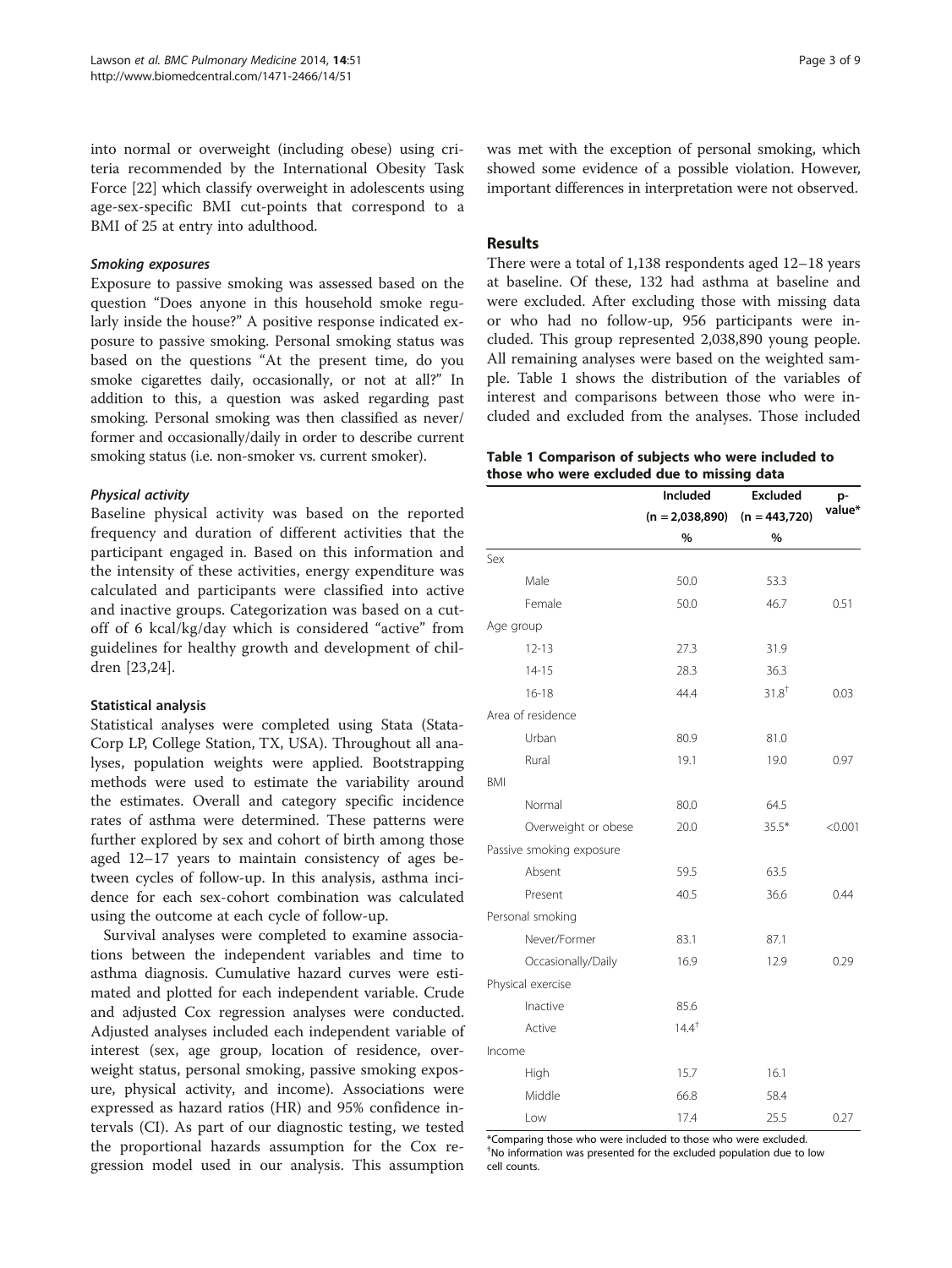were more likely to be in the oldest age group and less likely to be overweight.

The overall incidence of asthma from the 21,274,890 person-years of follow-up was 10.2 cases per 1000 person-years. Table 2 presents the incidence rates by the independent variables of interest. Females had a higher asthma incidence than males (13.2 vs. 6.6 per 1000 person-years). Those with passive smoking exposure were more likely to report a new diagnosis of asthma than those without (13.8 vs. 7.2 per 1000 person-years). While adolescents from rural areas were less likely to report a diagnosis of asthma than urban adolescents over the study period (6.4 vs. 10.7 per 1000 person-years), the differences were not statistically significant ( $p = 0.22$ ). There were not significant differences in asthma incidence according to overweight ( $p = 0.40$ ), personal smoking ( $p = 0.89$ ), and physically active  $(p = 0.74)$  status.

Figure [1](#page-4-0) displays the cumulative hazard curves for asthma incidence by the independent variables of interest. Both crude and adjusted results from Cox regression analyses (Table 2) confirm the descriptive results. After adjustment for potential confounders, there was over a twofold increase in having a diagnosis of asthma among females compared to males (HR = 2.13,  $95\%$  CI = 1.26-3.62), and a similar increase among those with passive smoking exposure compared to those without passive smoking exposure (HR = 2.06, 95% CI = 1.27-3.34). There was suggestion that rural residence was protective for asthma compared to urban residence, however, this effect estimate did not reach statistical significance  $(HR = 0.58, 95\% \text{ CI} = 0.25 - 1.35).$ 

We plotted the incidence of asthma based on the outcome at each cycle of follow-up and age at that cycle after stratifying by sex and birth cohort (Figure [2](#page-5-0)). For

Table 2 Asthma incidence and results from Cox regression analysis by baseline socio-demographic and health behavior characteristics

|                          | Person-years of<br>follow-up | Number of<br>asthma cases | Incidence per 1000<br>person-years (95% CI) | Crude HR (95% CI)               | Adjusted HR* (95% CI)  |
|--------------------------|------------------------------|---------------------------|---------------------------------------------|---------------------------------|------------------------|
| Sex                      |                              |                           |                                             |                                 |                        |
| Male                     | 10,766,510                   | 70,770                    | $6.6$ $(4.5-9.8)$                           | 1.00                            | 1.00                   |
| Female                   | 10,508,380                   | 138,290                   | 13.2 (9.7-18.2)                             | $1.99(1.23 - 3.23)^{\dagger}$   | 2.13 (1.26-3.62)       |
| Age group                |                              |                           |                                             |                                 |                        |
| $12 - 13$                | 6,007,840                    | 53,130                    | $8.8(5.6-14.7)$                             | 1.00                            | 1.00                   |
| $14 - 15$                | 6,044,580                    | 56,290                    | $9.3(6.0-15.1)$                             | $1.03(0.53 - 2.00)$             | $1.09(0.55 - 2.16)$    |
| $16 - 18$                | 9,222,480                    | 99,640                    | 10.8 (7.6-15.8)                             | $1.18(0.65 - 2.16)$             | $1.16(0.63 - 2.16)$    |
| Area of residence        |                              |                           |                                             |                                 |                        |
| Urban                    | 17,056,720                   | 182,260                   | 10.7 (8.3-14.0)                             | 1.00                            | 1.00                   |
| Rural                    | 4,218,170                    | 26,810                    | $6.4(3.4-13.2)$                             | $0.61(0.27-1.35)$               | $0.58$ $(0.25 - 1.35)$ |
| Income                   |                              |                           |                                             |                                 |                        |
| High                     | 3,363,690                    | 37,290                    | 11.1 (6.4-20.9)                             | 1.00                            | 1.00                   |
| Middle                   | 14,358,250                   | 123,840                   | $8.6(6.5-11.7)$                             | $0.78(0.40-1.54)$               | $0.72$ $(0.36 - 1.44)$ |
| Low                      | 3,552,950                    | 47,940                    | 13.5 (7.6-26.2)                             | 1.19 (0.53-2.69)                | 1.13 (0.48-2.66)       |
| <b>BMI</b> status        |                              |                           |                                             |                                 |                        |
| Normal                   | 16,839,660                   | 174,930                   | 10.4 (8.0-13.7)                             | 1.00                            | 1.00                   |
| Overweight or obese      | 4,435,230                    | 34,130                    | $7.7(4.6-14.3)$                             | $0.76(0.39-1.45)$               | $0.73(0.37-1.46)$      |
| Passive smoking exposure |                              |                           |                                             |                                 |                        |
| Absent                   | 12,860,340                   | 93,130                    | $7.2$ (5.0-11.0)                            | 1.00                            | 1.00                   |
| Present                  | 8,414,550                    | 115,930                   | 13.8 (10.2-18.9)                            | $1.88$ (1.19-2.98) <sup>†</sup> | 2.06 (1.27-3.34)       |
| Personal smoking         |                              |                           |                                             |                                 |                        |
| Never/Former             | 17,730,630                   | 75,530                    | $9.9(7.6-13.1)$                             | 1.00                            | 1.00                   |
| Occasionally/Daily       | 3,544,260                    | 33,530                    | $9.5(5.4-17.7)$                             | $0.95(0.48-1.87)$               | $0.67$ $(0.34-1.30)$   |
| Physical exercise        |                              |                           |                                             |                                 |                        |
| Inactive                 | 18,263,280                   | 175,820                   | $9.6(7.4-12.7)$                             | 1.00                            | 1.00                   |
| Active                   | 3,011,620                    | 33,250                    | $11.0(6.2-21.1)$                            | 1.13 (0.55-2.35)                | 1.27 (0.57-2.83)       |

\*Adjusted for each variable in the table.

†Signifies p<0.05.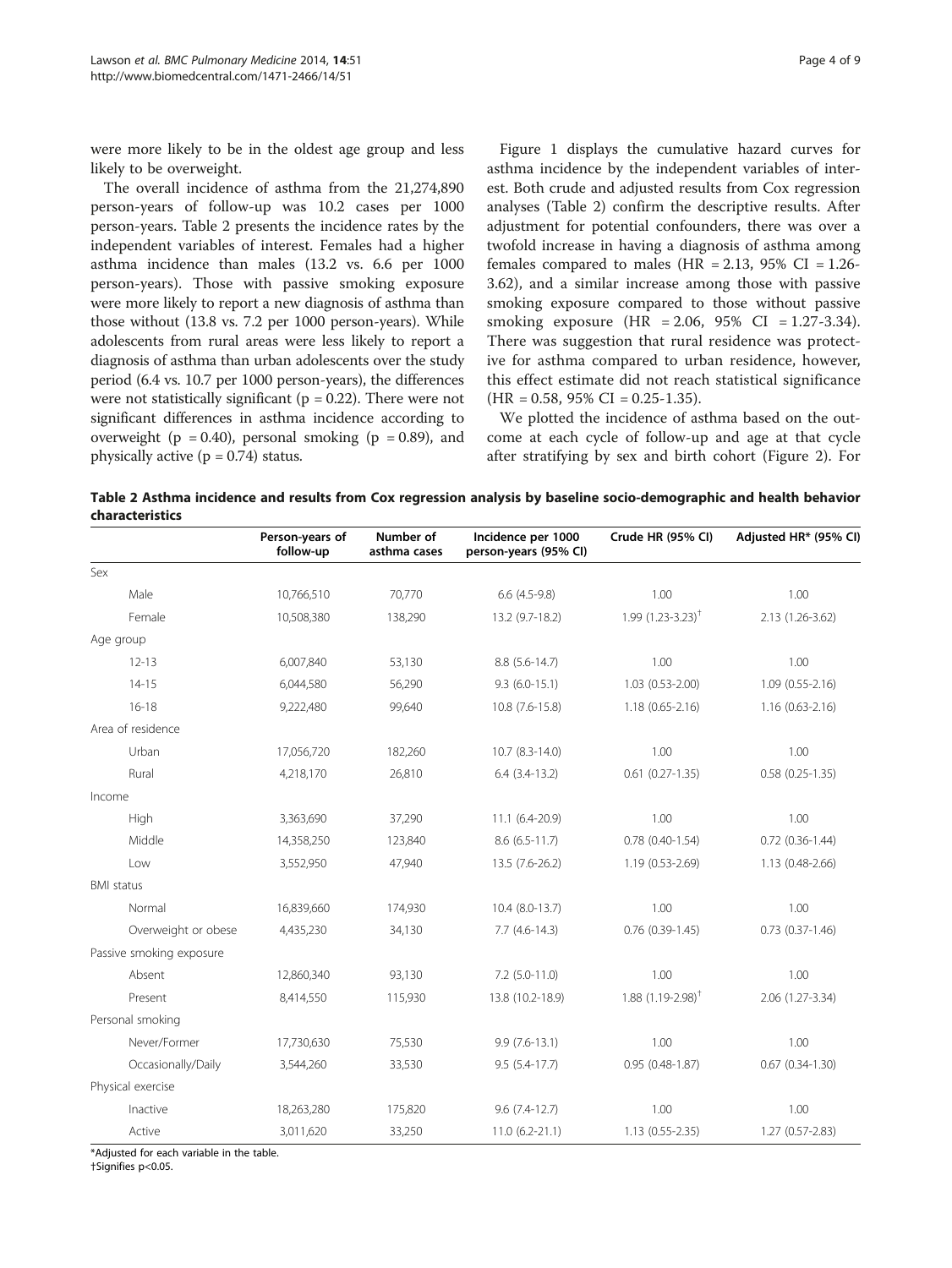<span id="page-4-0"></span>

both males and females, asthma incidence decreased as age at follow-up increased. Among males, the incidence rates at a specific age of follow-up were fairly similar regardless of birth cohort. However, among females, there appeared to be a cohort effect with the oldest cohort having the highest incidence of asthma at each age of followup, followed by the middle aged cohort then the youngest cohort. Despite these differences, when we statistically tested the interaction between cohort group and sex, the results were not statistically significant ( $p > 0.05$ ). The incidence rates for a given age were similar between the youngest female cohort and their male counterparts.

# **Discussion**

In this representative sample of Canadian adolescents, the incidence of asthma was higher among girls than boys. However, a cohort effect was observed among girls whereby those who were older at baseline had a higher incidence of asthma for a given age at follow-up compared to younger girls. Also, adolescents with passive smoking exposure were at increased risk for diagnosis of asthma compared to those without passive smoking exposure. Finally, there was not a statistically significant association between the incidence of asthma and location of residence, overweight status or physical activity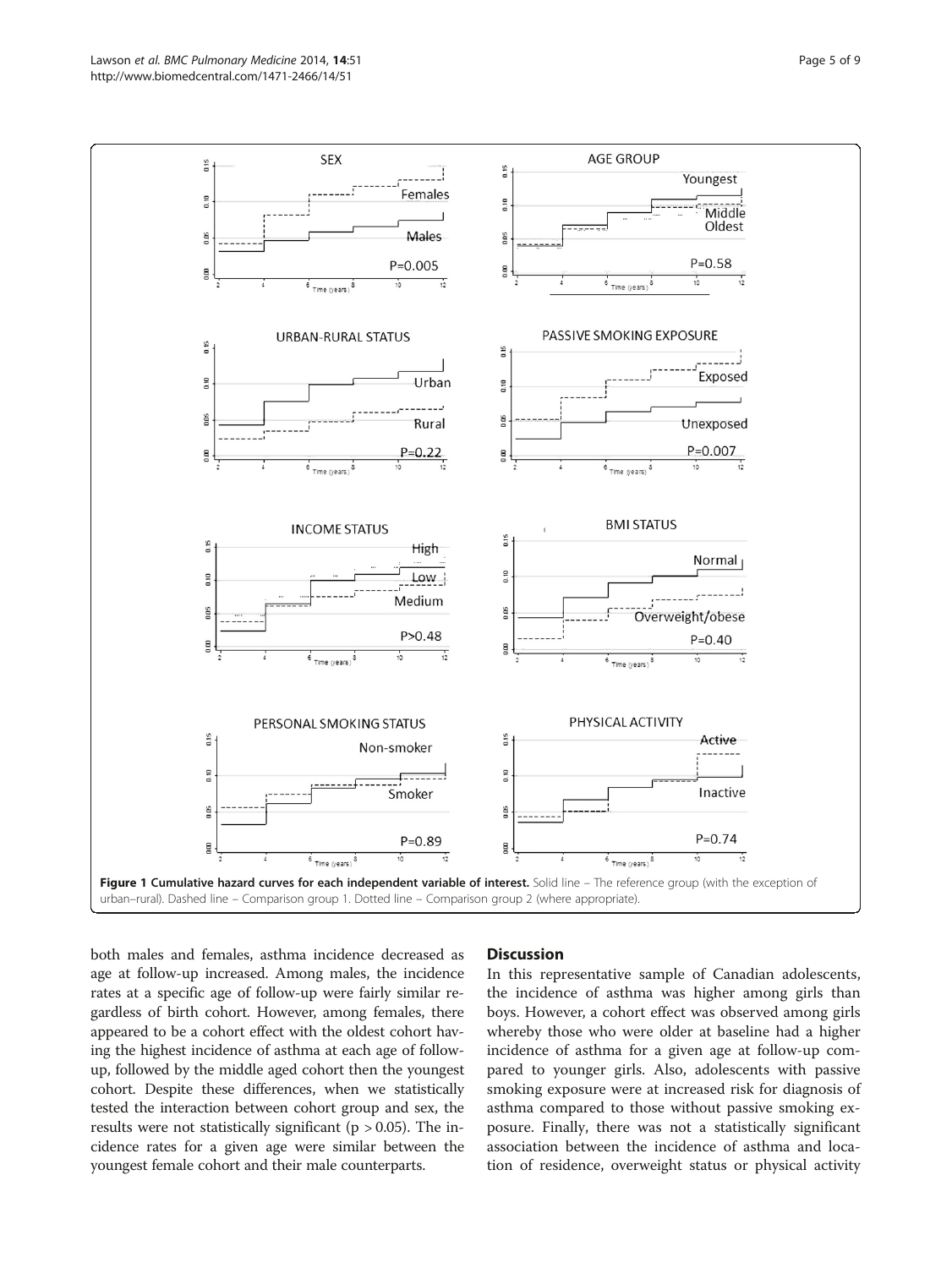<span id="page-5-0"></span>

level, although some protection from a rural environment was possible.

The incidence of asthma among adolescents has been studied infrequently. Our incidence rates were higher than those seen in another Canadian study where the incidence among 10–14 year olds followed for 2 years was between 5.2 and 5.8 per 1000 person-years [\[16](#page-8-0)]. In a US study, asthma incidence in Grades 4, 7, and 10 students who were followed until high school graduation was 24.6 per 1000 person-years [\[17](#page-8-0)]. Differences between incidence rates reported in these studies may reflect differences in study design, sampling, asthma definitions, and length of follow-up. The Canadian study made use of administrative databases and used an asthma case definition based on at least 2 asthma physician visits within 2 years and/or at least 1 hospitalization [[16\]](#page-8-0). While it looked at children and adults, the closest comparable age group with results that we could compare to was 10–14 years which was generally younger than our group. Our youngest age group had a slightly higher asthma incidence rate (8.8 per 1000 person-years). In the US study, children were recruited from the 4th, 7th,

and  $10<sup>th</sup>$  grades with the majority of participants at baseline aged 7–9 years, then followed until high school graduation, which may have limited the length of followup in the older groups [[17](#page-8-0)]. Also, the study was designed to investigate air pollution and included a relatively targeted population in order to maximize the variability of pollutant profiles, include demographic stability, likely parental cooperation, and appropriate linkages between elementary, middle, and secondary schools [\[25\]](#page-8-0).

A recent study from Spain investigating asthma incidence in two cohorts (adolescents aged 11–16 years and adults ages 20–44 years) reported a higher incidence over 9 years in children compared to adults (15.69 cases per 1000 person-years vs. 4.76 cases per 1000 personyears, respectively) [\[26\]](#page-8-0). While our study did not consider adults at baseline, we found that the older adolescents had a higher overall incidence than the younger adolescents at baseline, somewhat contradicting the results of Pereira et al. In addition to this, our incidence rates overall were slightly lower than those reported previously. These differences were likely due to the higher incidence in the earlier cohort of females given the observed cohort effect. Despite these differences, when considering incidence at a specific age of follow-up, in support of the results of Pereira et al., we found that as age increases, asthma incidence decreased.

As expected based on studies of asthma prevalence, which show a sex reversal around puberty, we found that adolescent girls were more at risk for developing asthma than adolescent boys. Several reasons have been suggested for this sex reversal including hormonal changes around puberty [\[27](#page-8-0)]. We also identified a potential cohort effect among females that was not apparent in males. Given the low likelihood that changes in biological response or environmental exposure could occur so quickly, reporting and diagnostic labeling patterns are the most likely explanations.

In a study of 12–15 year olds from Denmark, girls were at increased risk of underdiagnosed asthma compared to boys and most of these females did not present to a physician [[28\]](#page-8-0). This study was completed in the early 1990's. Since this time, it has been shown that among adults, recent changes in asthma epidemiology may result from increased symptom awareness and willingness to report symptoms as well as an increased willingness of physicians to diagnosis asthma [[29](#page-8-0)]. While there was an increase in the prevalence of asthma symptoms and diagnosis between 1992/93 and 1998/9 there was a reduced risk of hyper-responsiveness on methacholine challenge over this time period. Over these six years, which is the difference in time between our three age cohorts and less time than the follow-up period of our study, there was a significant increase in the perception of bronchoconstriction [\[29](#page-8-0)]. It could also be that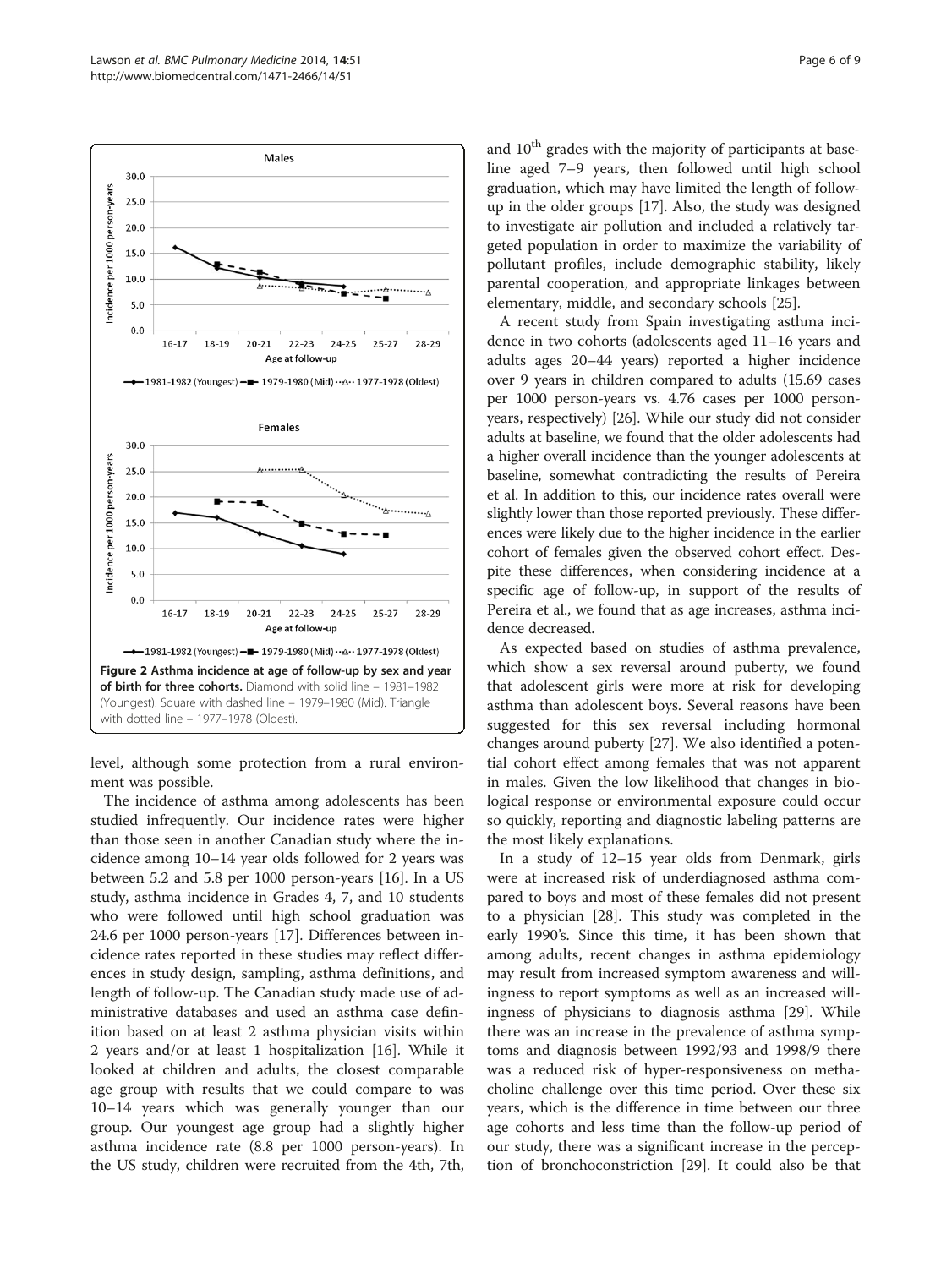the oldest cohort of females entering the cohort had asthma at the outset that was undiagnosed. This could result in a "catch-up" period with more new diagnoses in the older cohorts as females moved through adolescence into adulthood while girls in the youngest cohort would already have been diagnosed pre-adolescence.

Another explanation is that recently there has been an increase in the recognition that different asthma phenotypes may play a role in the recent asthma patterns. Differences in presentation affect the diagnosis of asthma and this has been seen to result in differences in diagnostic patterns between males and females with females presenting with patterns that are less recognizable as typical asthma patterns in youth such as nocturnal cough without wheeze while there were no differences in diagnostic patterns when the child was atopic, a more typical asthma characteristic among children [\[30\]](#page-8-0). This is in line with evidence in young adults showing that most cases of new asthma among women are nonallergic cases [\[31](#page-8-0)]. What is more compelling, is that recent evidence from adults living in Italy suggest that while asthma prevalence was stable through the 1990's, it again increased in the 2000's with most of this among those without allergic rhinitis (i.e. non-allergic) [\[32](#page-8-0)]. This, combined with further evidence from Italy, which shows that there has been increasing prevalence of allergic related conditions such as atopic eczema in children and adolescents with a slight increase in ever asthma prevalence in adolescents, [\[33\]](#page-8-0) suggest that younger females may be more likely to be diagnosed earlier due to allergic presentation, explaining the similar asthma incidence as males in the youngest cohort. Due to the more recent understanding that different phenotypes should be recognized as asthma, a non-allergic phenotype may account for the increased diagnosis in the older cohorts of our study, whom should have been diagnosed earlier.

The aforementioned trends may not occur in boys due to earlier diagnosis of asthma as seen by a higher asthma prevalence among boys in childhood. However, some caution should be used in the interpretation of this result given the lack of statistical significance in the testing of interaction between the cohort group and sex. Despite this, the fact that the observed trends occur consistently across age cohorts with a clear decrease in incidence in a dose–response fashion from the oldest to the youngest cohort among females and that there are very stable patterns among males suggest that this is likely a true epidemiologic pattern as opposed to an artifact resulting from the design or methodology.

We did not identify a statistically significant association between location of residence and the incidence of asthma, although the protective effects of rural dwellings were in the expected direction. It could be that the definition of rural we used was not specific enough, and

that farming exposures, which were not measured in the NPHS, are more important than the general rural environment. Alternatively, the protective effects of rural or farming environments may result from early life exposures [[34](#page-8-0)] and our assessment did not capture the appropriate window of exposure or that the early protective effect of rural living becomes weaker in adolescence. In one longitudinal study of Canadian children aged 0–11 years at baseline, living in a farming environment was associated with less asthma but living in a rural-non-farming environment was not [\[35\]](#page-8-0). Finally, given that we observed the direction of the effect we expected to see, there could be uncontrolled confounding that remains poorly understood or other factors that we did not consider that may mediate the mechanism involved.

Passive tobacco smoke exposure was associated with asthma incidence. This association is well-established and we confirm it in an adolescent population using a longitudinal design. We did not, however, identify a similar association between personal smoking and asthma. It may be that adolescents who were predisposed to lung disease or who have had minor symptoms in the past but without a diagnosis of asthma avoided personal smoking.

Results from recent cross-sectional studies of children have provided consistent evidence that there is an association between asthma and obesity [\[36-38\]](#page-8-0). However, it has been difficult to interpret the relationship in a causal sense given the lack of temporality inherent in cross-sectional studies. Assessment of the results from longitudinal studies has had its own challenges due to heterogeneity in study completion including differences in outcome and exposure definitions, adjustment of potential confounders, and characteristics of study populations. We did not observe an association between health behaviours or overweight with asthma.

There are several limitations that should be considered. While the study was designed to be representative of the national population of adolescents and population weights were applied to all analyses, the analyses were based on a relatively small un-weighted sample. A small un-weighted sample size may not truthfully represent such a large sample. However, this weighted analysis was necessary given the sample selection procedures and administrative protocol. Several efforts were also made to ascertain data accuracy and account for it in the sampling weights [\[18\]](#page-8-0).

The primary endpoint of interest was the report of incident doctors diagnosed asthma. Despite the common and accepted use of questionnaire report in this ascertainment of outcome, it is possible that there is some misclassification. This seems unlikely due to the use of the questionnaire given that sensitivity and specificity are high when comparing questionnaire report to blinded physician assessment [[39](#page-8-0)], respiratory symptoms have been found to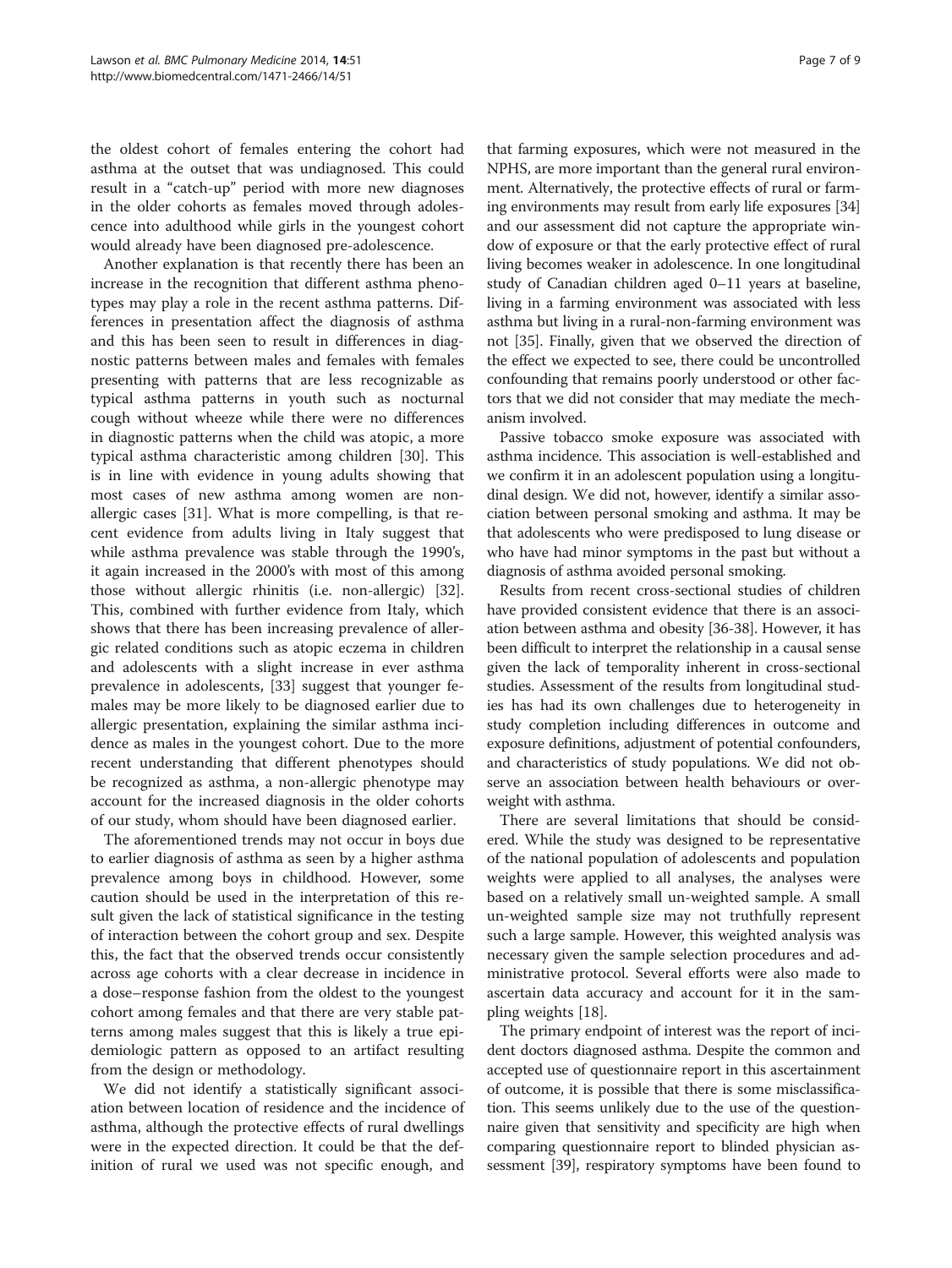<span id="page-7-0"></span>be accurately reported by the adolescent and strongly agree with parental reports in terms of asthma diagnoses. [[40](#page-8-0)], and there was a short recall period throughout the follow-up (maximum of 2 years). However, while the misclassification of asthma because of the mode of data collection (interviewed questionnaire report) is unlikely there may still be misclassification of true asthma status. It may be that the participant did not seek medical attention and was therefore unable to receive an asthma diagnosis. It may also be that the physician labeled the participant with asthma when they did not have it as observed by Aaron et al. [[41](#page-8-0)] who found that there may be substantial overdiagnosis of asthma in Canadian adults. Both of these situations may result in misclassification.

The NPHS was designed to investigate a broad spectrum of health outcomes, limiting the information collected specific to lung health and important to consider including atopy, puberty onset, or mold exposure. Despite this, we were able to examine socio-demographics, key environmental exposures (i.e. smoking and passive smoking), and location of dwelling.

This study also has many strengths and practical implications. NPHS was designed in order to ensure a sample that is representative of Canadian adolescents. This makes the study generalizable to the Canadian public and likely to other populations internationally. The NPHS participation rates were excellent at baseline and over the 12 years of follow-up, reducing the likelihood of biased associations due to selection processes and suggesting that statistical power is a more likely methodological explanation of a lack of expected findings. This also speaks to the prolonged investment of time and commitment by the Statistics Canada study personnel, study participants, and study community with an interest in public health. We have conducted one of only a few analyses that investigated patterns of incidence and risk factors for asthma among adolescents. Based on our results, we suggest that programs should continue to be implemented promoting the banning of cigarette smoking in public places. Research into the sex differences, whether they are biological or behavioural (i.e., diagnostic patterns, patterns of disease presentation, etc.) is of utmost importance to ensure adequate management of asthma in all groups. There should be continued focus on the study of the associations between asthma and obesity and location of residence as well as other health behaviours.

# Conclusions

In conclusion, among a population of Canadian adolescents we found that the incidence of asthma differed by sex and that there may be a cohort effect among girls. This likely represents differences in diagnostic patterns which should be investigated to see if this phenomenon has implications on management and morbidity outcomes. We also conclude that adolescents exposed to passive smoking exposure are at increased risk of developing asthma and smoking avoidance should be practiced. Finally, we did not find hypothesized associations between asthma and rural dwelling or health behaviours. This likely indicates a need for further research into potential interactions or into the underlying causal exposures such as farming, or timing of exposures.

#### Abbreviations

BMI: Body Mass Index; CI: Confidence Interval; HR: Hazard Ratio; Kcal: Kilo-calorie; Kg: Kilogram; m: Meter; NPHS: National Population Health Survey; P: Probability value; RDC: Research Data Center; US: United States; Vs: Versus.

#### Competing interests

The authors declare that the have no competing interests.

#### Authors' contributions

JL coordinated this research including developing the hypotheses and research direction, analysis planning, coordinating access to data and initial drafting of the manuscript; IJ was involved in the original planning of the research plan specific to this analysis and the interpretation and editing of the manuscript; MB was involved in the original planning of the research plan specific to this analysis and the interpretation and editing of the manuscript; AH was the analyst who helped develop the analysis plan, completed the data analysis, and aided in the interpretation and editing of the manuscript. WP was involved in the original planning of the research plan specific to this analysis and the interpretation and editing of the manuscript. All authors read and approved the final manuscript. We would also like to acknowledge the participants of this study for their commitment to this important longitudinal study and investment of time to this project.

#### Acknowledgements

The research and analysis are based on the data from Statistics Canada and opinions expressed herein do not represent the views of Statistics Canada. The study reported herein was supported by a pilot grant from the Canadian Institutes of Health Research (CIHR) program funding the Canadian Centre for Health and Safety in Agriculture projects. The CIHR reference was CDA-66151. JL holds a CIHR and Lung Association of Saskatchewan partnered Salary Support Award in Pediatric Asthma. IJ holds a Canada Research Chair in Physical Activity and Obesity.

#### Funding

Pilot project funding from the Canadian Centre for Health and Safety in Agricultural with program funding from the Canadian Institutes of Health Research (Reference number CDA-66151).

#### Author details

<sup>1</sup> Canadian Centre for Health and Safety in Agriculture, Royal University Hospital, University of Saskatchewan, Saskatoon, SK, Canada. <sup>2</sup>Department of Medicine, University of Saskatchewan, Saskatoon, SK, Canada. <sup>3</sup>School of Kinesiology and Health Studies, Queen's University, Kingston, ON, Canada. <sup>4</sup> Department of Public Health Sciences, Queen's University, Kingston, ON, Canada. <sup>5</sup>School of Physical and Health Education, Nipissing University, North Bay, ON, Canada. <sup>6</sup>Department of Community Health and Epidemiology Saskatchewan Health Quality Council, University of Saskatchewan, Saskatoon, SK, Canada. <sup>7</sup>Department of Emergency Medicine, Queen's University Kingston, ON, Canada.

#### Received: 26 August 2013 Accepted: 6 March 2014 Published: 25 March 2014

#### References

1. Canadian Institutes for Health Information, Canadian Lung Association, Health Canada, Statistics Canada: Respiratory disease in Canada. [http://](http://publications.gc.ca/collections/Collection/H39-593-2001E.pdf) [publications.gc.ca/collections/Collection/H39-593-2001E.pdf](http://publications.gc.ca/collections/Collection/H39-593-2001E.pdf). ISBN 0-662-30968-5. Ottawa, Ont; 2001.